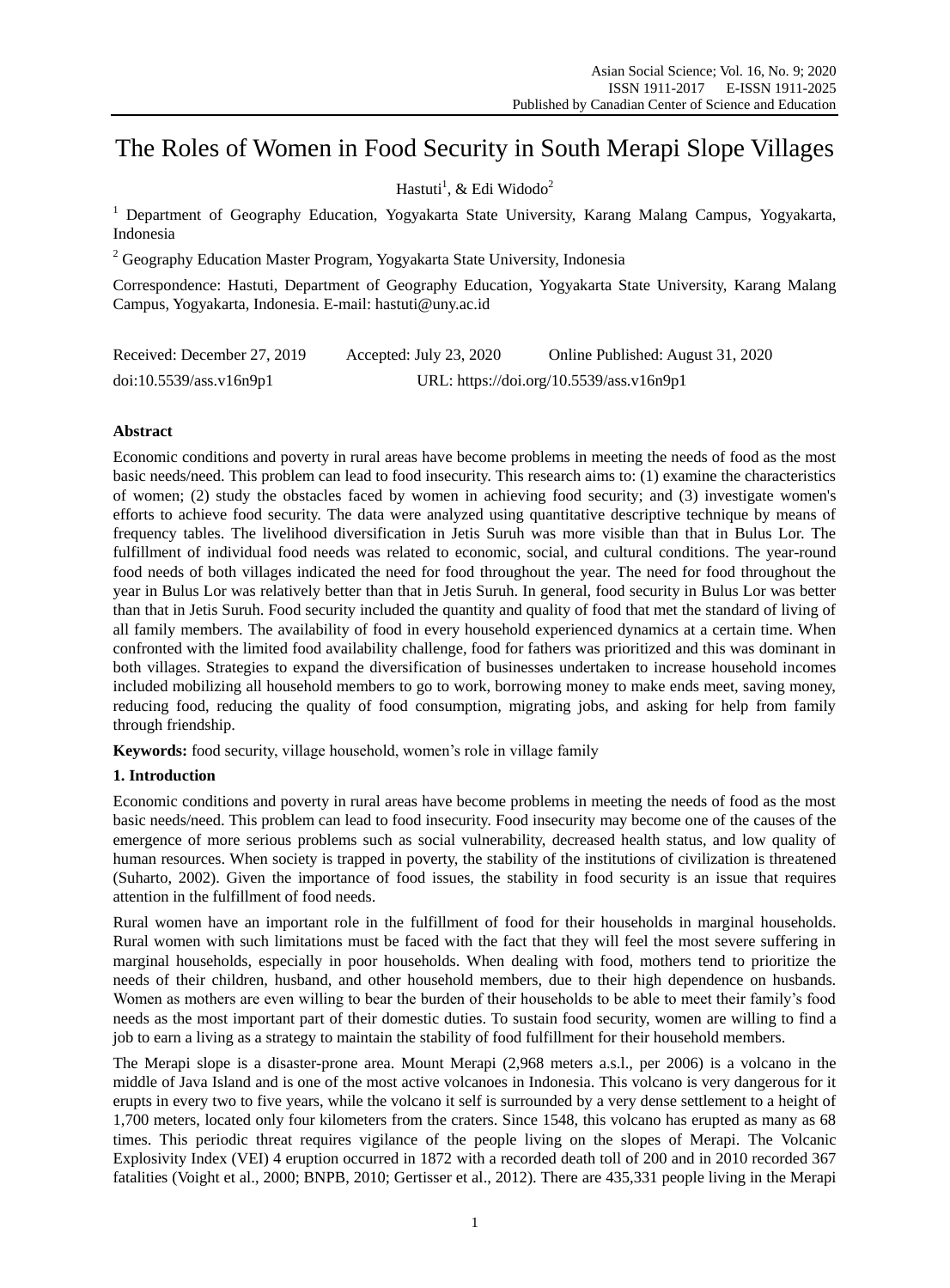area, from four districts (Kabupaten Boyolali dalam Angka tahun 2018; Kabupaten Klaten dalam Angka tahun 2018; Kabupaten Magelang dalam Angka tahun 2018; Kabupaten Sleman dalam Angka tahun 2018).

The occurring disasters often marginalize women especially with the disaster management that is more oriented to men. The disaster has resulted in losses of property and even many casualties. Disasters do not recognize gender differences though women are part of a marginalized group of people in disasters. When natural disasters such as floods, droughts, volcanic eruptions, earthquakes, tsunamis, landslides, and endemic diseases occur, women are highly vulnerable in this circle of disasters.

The low quality of life due to poverty makes the poor especially women vulnerable to attacks of several diseases in the occurrence of a disaster. When striking, natural disasters can make women and children the most vulnerable group, and after the disaster, they will suffer more heavily. Women experience more severe suffering or injustice due to the disasters and the post-disaster management. The disasters have made women more vulnerable to poverty. Structurally, disasters have caused women to become poor and marginalized in disaster management. The suffering caused by the disaster will be worse if it happens to an area that is already poor before the disaster. Natural disasters make the burden of poor women who have suffered previously become more severe after the disaster. Women are constructed as subordinated groups to men so women must suffer difficulties for access to information not even in the event of a disaster to the stage of disaster mitigation.

The concept of food security according to the international agreement in World Conference on Human Right 1993 and World Food Summit 1996 is the condition in which individual nutritional needs are fulfilled in both quantity and quality so that they can live actively and healthily in accordance with their local culture. Food security exists when food is available to everyone at all times, they have means of access, and that it is nutritionally, adequate in terms of quantity, quality and variety also that it is acceptable, within the given culture (FAO, 2004). Food security according to Law No.7 of 1996 concerning food is the condition of fulfillment of food for the household which is reflected from the availability of adequate (both in quantity and quality), safe, equitable, and individually or jointly affordable foods. In terms of quantity and quality, food availability in Indonesia will never race against population growth. Population in rural areas is dominated by farmers who are identical to poverty. Poverty is often found in rural areas that should be a food provider; even worse, some cases of food insecurity are often found in rural areas. The Poverty Gap Index in March 2015 was 2,442 and in September 2015 it declined to 2,167. In September 2015, the Poverty Gap Index for urban areas was 2,032 and for rural areas it was higher (2,281). Meanwhile, the Poverty Severity Index for urban areas was 0.597 and 0.577 for rural areas (Susenas, 2015).

The fulfillment of individual food needs depends on economic, social, and cultural conditions. Despite the differences in the food needs of each group viewed from the quality of food, food is needed by humans to survive. Poor people have not been able to fulfill their food needs based on the food quality; they only focus on fulfilling food to prevent hunger. Unlike the people who have adequate economic support, the fulfillment of food needs is based on the food quality. The fulfillment of quality food will support the improvement of life quality to be better and more productive. Better life quality provides opportunities for more valuable education and resource enhancement.

Food security in Indonesia is relatively poor as food distribution has not evenly reached the poor. Food security is faced with problems of food supply stability throughout the seasons, adequate food availability throughout the year, and low purchasing power. The food security of poor households in rural areas is faced with the low access of the poor to food fulfillment. The low level of food affordability for the poor causes them to only be able to reach the low-quality food. Food security is defined as the availability of food in sufficient quantity and quality that is distributed at affordable prices and is safe for every citizen to sustain his daily activities over time (Rachman & Ariani, 2002).

The even availability of food means that the amount of the available food must meet the people's needs, either from domestic or imported production. Food stability shows decreasing food fluctuations during the season. Food stability is the ability to minimize the likelihood of food consumption being below the level of standard needs when facing *paceklik* (Javanese, famine) season during the wait for the harvesting season or *paceklik* season due to natural disturbances such as natural disasters. The problems faced in maintaining food stability due to seasonal differences are expected to be minimalized so that food security throughout the year can be maintained. The increased demand for food with the increasing number of population and diversed patterns of life poses challenges to food security.

Women have an important role to play in meeting the food needs of their household members. Women account for 6 % of household food production in Asia (Quisumbing et al., 1996). Strategies are needed to meet their food

2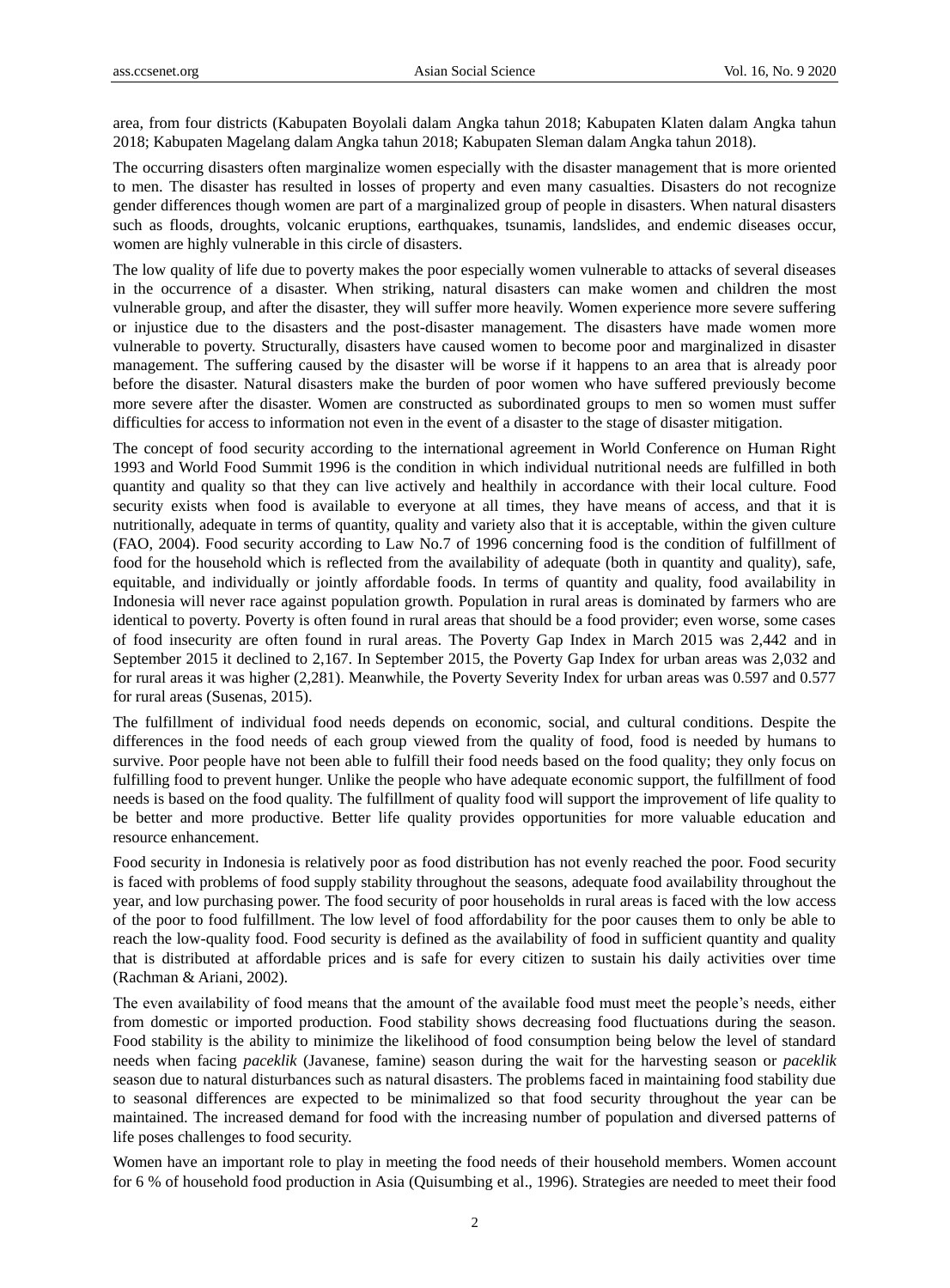needs in both quality and quantity. Women have to think about how their households can survive in facing the economic difficulties caused by poverty (Roosganda, 2007). Women must work hard to ensure that their households are able to meet their food needs; even women are required to work hard to make all household needs fulfilled when they act as the breadwinners. Based on these descriptions, the researcher aims to answer the following research questions: (1) What are the characteristics of women?; (2) What are the constraints faced by women in realizing food security?; and (3) What are the efforts made by women to realize food security?

## **2. Method**

The research site selection was done by utilizing information from DIY thematic map study on the characteristics of women and food security. The research population was composed of wives of nuclear families in two villages in Sleman, Yogyakarta, namely Jetis Suruh, Donohardjo, Ngaglik and Bulus Lor, Candibinangun, Pakem. In data analysis, the data were analyzed using SPSS PC and then were presented in the frequency table. The data analysis was carried out both quantitatively and qualitatively. Quantitative descriptive data analysis was used to analyze the primary and secondary data related to demographic variables covering age, livelihood, education, land ownership, income, transportation, communication, and health facilities. Frequency tables were used to explain the patterns and distributions of the characteristics of these variables. Quantitative descriptive analysis was done based on association to indicate the patterns and distributions of the phenomena, which were reinforced by the results of the field observations (Robson, 1993).

## *2.1 The Characteristics of the Research Areas*



Figure 1. Map of Research Location (Source: Analysis 2019)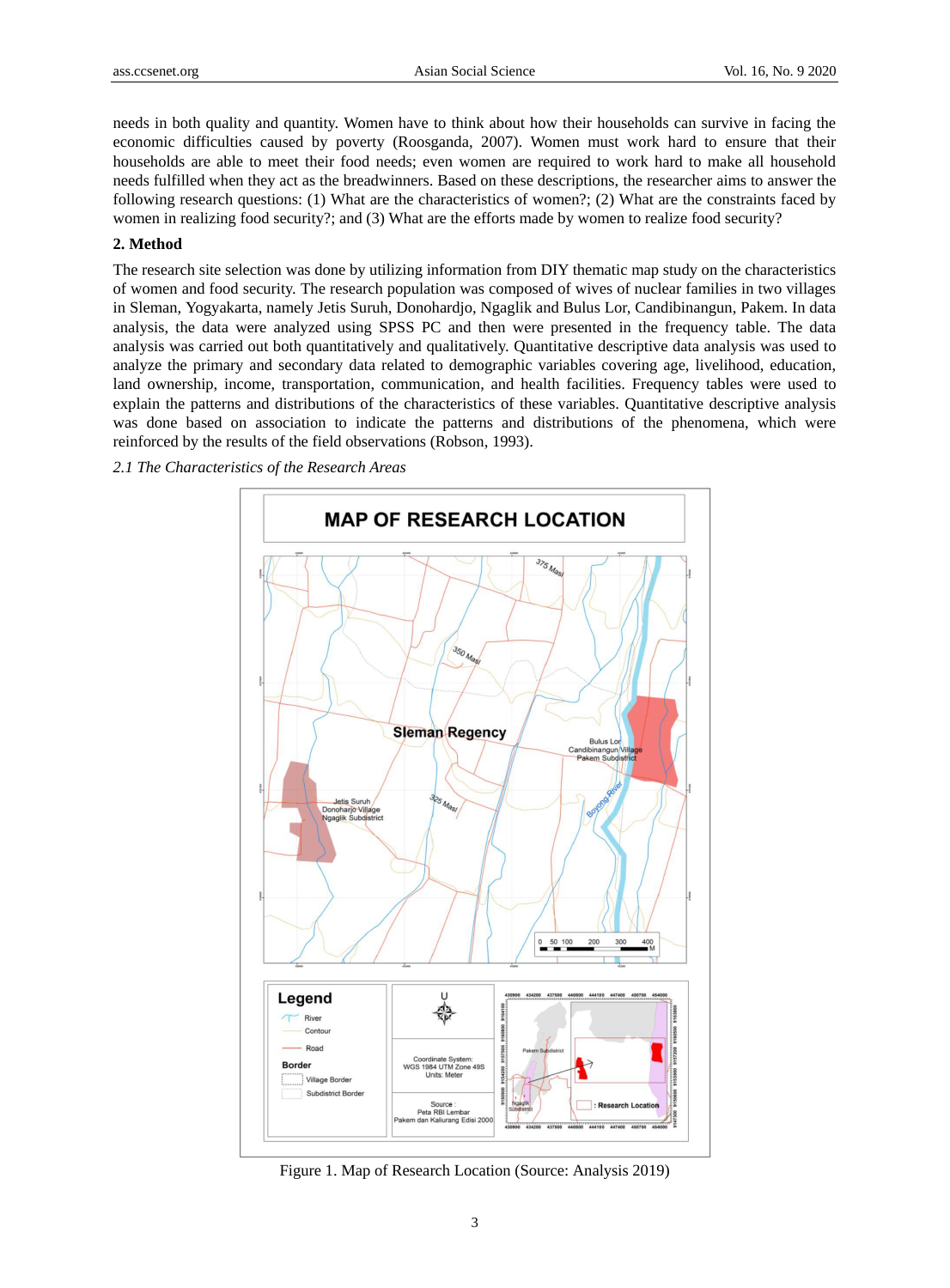The two research villages are located in two districts in Sleman Regency. Geographically, Sleman Regency is located between 107°15' 03" and 107°29' 30" east longitude, and 7°34' 51" and 7°47' 30" south latitude. The area reaches 57,482 hectares or 574.82 square kilometers (approximately 18% of the total area of Special Region of Yogyakarta province which reaches 3,185.80 square kilometers) and is directly adjacent to the north of Mount Merapi. The research areas are in two villages in Sleman Regency located in the lowest and highest point of Mt. Merapi slope (Pakem and Ngaglik districts respectively). Jetis Suruh and Bulus Lor villages are characterized by their population that relies on farming activities.

The two villages have different accessibilities so that they have different dynamics of economic activities. Jetis Suruh is relatively more static than Bulus Lor. Better accessibility in Bulus Lor gives people the opportunity to diversify their income sources. The differences between the two villages are not highly significant in both the social and economic conditions of the population. The two villages are linked with the same lane although the overall accessibility to the two villages is relatively different.

## *2.2 The Characteristics of the Respondents*

The respondent characteristics such as age, education, basic livelihood, and household responsibilities become important variables in economic activities in rural areas that rely on the use of natural resources to meet the household needs. Agricultural activities are the dominant economic activities in both villages. Women in the two villages are predominantly young. The distribution of the respondent characteristics from the two research areas can be seen in the following table.

| N <sub>o</sub> | Age (year-old)                    |                  | <b>Bulus</b> Lor |                         | Jetis Suruh |  |  |
|----------------|-----------------------------------|------------------|------------------|-------------------------|-------------|--|--|
|                |                                   | $\mathbf f$      | $\%$             | f                       | $\%$        |  |  |
| $\mathbf{1}$   | $<$ 30                            | $\boldsymbol{0}$ | $\boldsymbol{0}$ | $\,1$                   | 2.3         |  |  |
| $\overline{c}$ | $30 - 39$                         | 3                | 8.1              | 3                       | 6.9         |  |  |
| 3              | $40 - 49$                         | 9                | 24.3             | 9                       | 20.9        |  |  |
| 4              | $50 - 59$                         | 15               | 40.5             | 12                      | 27.9        |  |  |
| 5              | > 59                              | 10               | 27.0             | 18                      | 41.8        |  |  |
|                | Total                             | 37               | 100 %            | 43                      | 100 %       |  |  |
|                |                                   |                  | <b>Bulus</b> Lor |                         | Jetis Suruh |  |  |
| No             | Education                         | $\mathbf f$      | $\%$             | $\overline{\mathrm{f}}$ | $\%$        |  |  |
| 1              | <b>Elementary School Graduate</b> | $\overline{7}$   | 18.9             | 5                       | 11.2        |  |  |
| $\overline{c}$ | Junior High School Graduate       | 11               | 29.7             | 11                      | 25.5        |  |  |
| 3              | Senior High School Graduate       | 10               | 27.0             | 17                      | 39.5        |  |  |
| 4              | No Degree                         | 7                | 18.9             | 9                       | 20.9        |  |  |
| 5              | College Graduate                  | $\mathbf{2}$     | 5.4              | $\mathbf{1}$            | 2.3         |  |  |
|                | Total                             | 37               | 100%             | 43                      | 100%        |  |  |
|                | Land Area (square meter)          |                  | <b>Bulus</b> Lor |                         | Jetis Suruh |  |  |
| N <sub>o</sub> |                                   | $\mathbf f$      | $\%$             | $\mathbf f$             | $\%$        |  |  |
| 1              | < 500                             | 11               | 29.7             | 16                      | 37.2        |  |  |
| 2              | $500 - 1000$                      | 17               | 45.9             | 19                      | 44.1        |  |  |
| 3              | $1000 - 2000$                     | 5                | 13.5             | 5                       | 11.2        |  |  |
| 4              | $2000 - 2500$                     | $\boldsymbol{2}$ | 5.4              | $\overline{c}$          | 4.6         |  |  |
| 5              | > 5000                            | $\sqrt{2}$       | 5.4              | $\mathbf{1}$            | 2.3         |  |  |
|                | Total                             | 37               | 100 %            | 43                      | 100 %       |  |  |
| N <sub>o</sub> |                                   |                  | <b>Bulus</b> Lor |                         | Jetis Suruh |  |  |
|                | Livelihood                        | $\mathbf f$      | $\%$             | f                       | $\%$        |  |  |
| $\mathbf{1}$   | Agriculture                       | 19               | 51.3             | 30                      | 69.7        |  |  |
| $\overline{c}$ | Commerce                          | 10               | 27.0             | 7                       | 16.2        |  |  |
| 3              | Worker                            | 3                | 8.1              | $\overline{2}$          | 4.6         |  |  |
| 4              | Others                            | 5                | 13.5             | $\overline{4}$          | 9.3         |  |  |
|                | Total                             | 37               | 100 %            | 43                      | 100 %       |  |  |

|  |  |  | Table 1. Respondent Characteristics |
|--|--|--|-------------------------------------|
|--|--|--|-------------------------------------|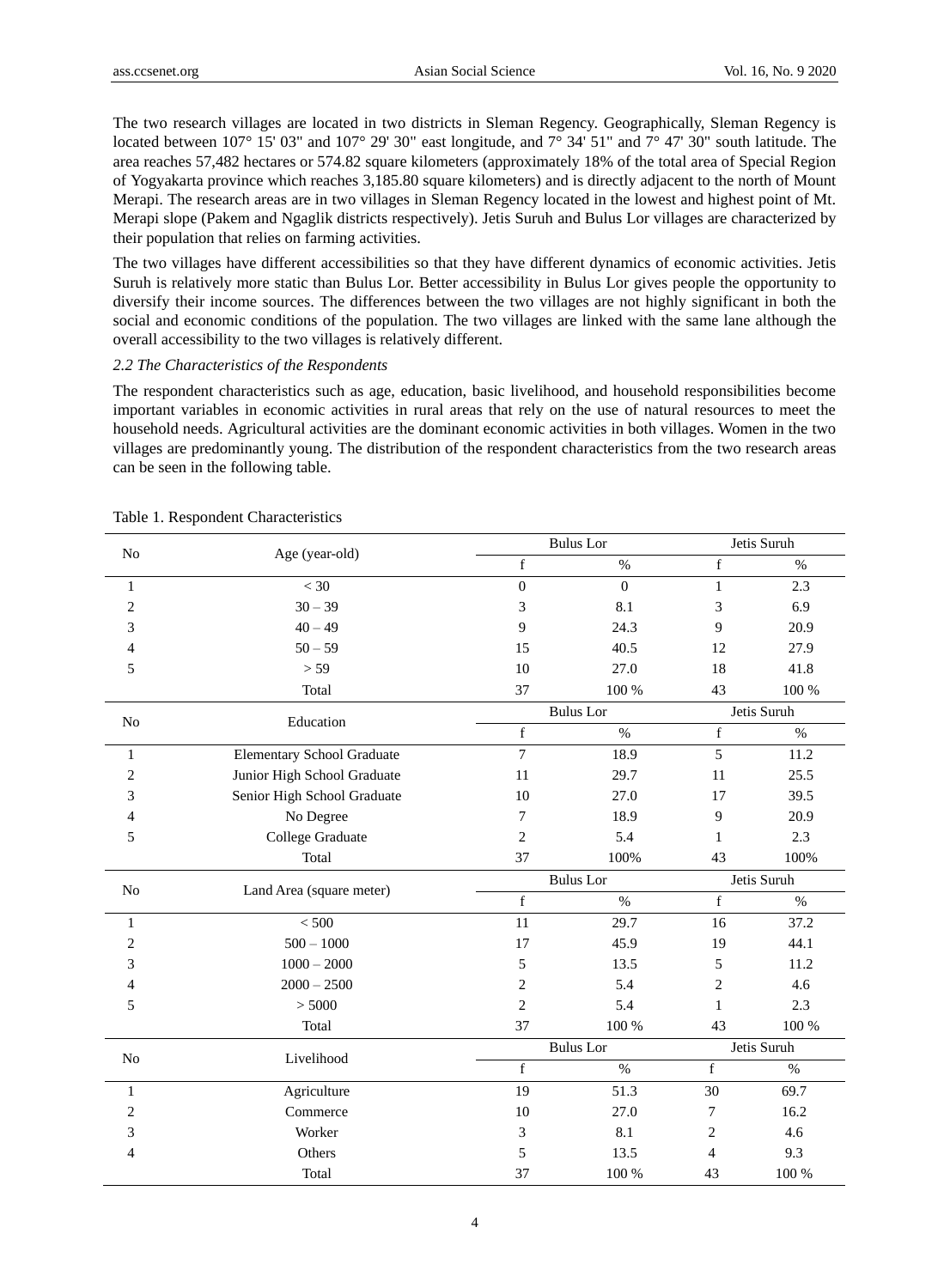| No | <b>Household Members</b> |    | Bulus Lor | Jetis Suruh |       |  |
|----|--------------------------|----|-----------|-------------|-------|--|
|    |                          |    | $\%$      |             | %     |  |
|    | $\leq$ 3                 | 13 | 35.1      | r.          | 16.2  |  |
| ◠  | $4 - 6$                  | 22 | 59.4      | 27          | 62.7  |  |
|    | > 6                      |    | 5.4       |             | 20.9  |  |
|    | Total                    | 37 | 100 %     | 43          | 100 % |  |

(Source: Primary data of 2016)

Food is the most basic human need. The fulfillment of individual food needs is related to economic, social, and cultural conditions. The most economically vulnerable people are more oriented towards the fulfillment of food needs to overcome hunger and to survive; while those with adequate economic support are more quality-oriented. The respondents in Jetis Suruh are mostly 50**–**59 years of age, while in Bulus Lor most respondents are older than 59 years. The percentages of Women aged  $40 - 60$  in Bulus Lor and Jetis Suruh are 64.8% and 48.8% respectively. Married women in Jetis Suruh are younger than those in Bulus Lor as respondents under 30 are only found in Jetis Suruh.

Accessibility in Bulus Lor is better that that in Jetis Suruh, making women have a better chance of getting education. Education is an important characteristic to be discussed in this study for education is closely related to a person's mindset on how to meet his/her needs and how to overcome the difficulties he/she encounters. The villages under this study are relatively close to the center of education starting from the elementary school, high school, to higher education. All respondents from both villages have had formal education, even though some of them are only able to complete their primary education.

Ease of reaching the center of education can be seen through the fact that no respondents are found to never go to school. Women who graduate from universities in Bulus Lor are as many as 5.4% and 2.3% in Jetis Suruh. A total of 18.9% of the respondents in Bulus Lor are graduated from the elementary school; this percentage is higher compared to that in Jetis Suruh (11.2%). The respondents are dominated by high school graduates.

The villages under study are rural areas engaged in agriculture as an occupation; however, economic activities other than agriculture are beginning to develop in both villages. Land ownership is an important characteristic because it affects household incomes; larger land ownership allows better household incomes. Land is used for various businesses, either for farming or for other business. Land ownership in both villages is relatively low for rural areas that rely on farming as a source of income. Land ownership of less than 0.1 ha is dominant in each village. A total of 75.6% of the respondents in Bulus Lor own land as wide as less than 0.1 ha; while in Jetis Suruh, this percentage is higher (81.3%). This low land ownership becomes an obstacle for rural households with farming activities to increase their incomes.

Although various occupations such as trader, employee, tailor, and cooking have grown in both villages, most women still rely on the agricultural sector to support their household economy. Agricultural and trade activities become the dominant activities of women there. Women with agricultural activities in Bulus Lor reach 51.3% and those in etc 69.7% in Jetis Suruh. Trading becomes the second choice for women of both villages, more women in Bulus Lor work in this sector. Better accessibility in Bulus Lor is a factor that encourages women to have more open opportunity to earn a living outside farming.

The number of dependents reflects how much household income is used to meet the needs of all dependent household members, from the fulfillment of food, clothing, to other needs. In households with low incomes, most of their income and even their entire income are often spent for the fulfillment of consumption. In households with low incomes, their income may only be enough to meet consumption needs, if there is an earning residue, it is used to raise their quality of life, such as improving health, education, and even investment. In rural areas, independent household members work in agriculture, animal husbandry, or other production activities. The households in both villages are dominated by nuclear families consisting of husband, wife, and children. Most households have a relatively small number of dependents, making up four to six household members. An awareness to limit birth rates has developed in poor women in rural areas. For them, the more children they have without adequate economic capacity, the more burdens they will have for the households. The higher the number of the dependents, the higher the capitals they will need to achieve a better future.

## **3. Results**

#### *3.1 The Roles of Women in the Fulfillment of Food Needs*

The fulfillment of qualified food can support the improvement of life quality to be healthier and more productive. A better quality of life will then make ways for better education and resources. The distribution of the fulfillment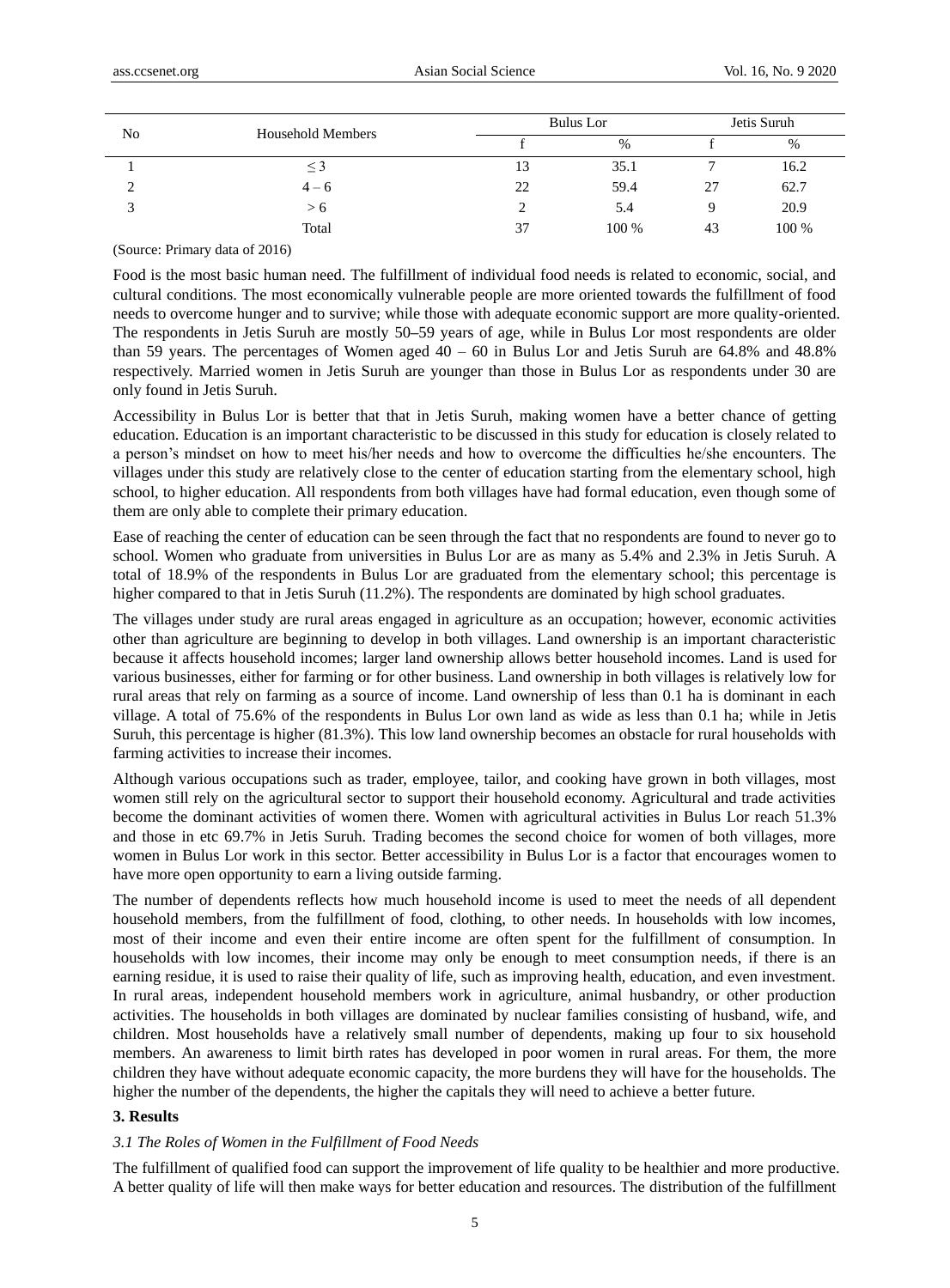|                | Food Fulfillment throughout the Year |                  | <b>Bulus</b> Lor |              | Jetis Suruh |  |
|----------------|--------------------------------------|------------------|------------------|--------------|-------------|--|
| N <sub>o</sub> |                                      | f                | $\%$             | $\mathbf{F}$ | $\%$        |  |
| 1              | Fulfilled                            | 34               | 91.8             | 38           | 88.4        |  |
| $\overline{c}$ | Unfulfilled                          | 3                | 8.2              | 5            | 11.6        |  |
|                | Total                                | 37               | 100 %            | 43           | 100 %       |  |
|                | Food Security                        |                  | <b>Bulus</b> Lor |              | Jetis Suruh |  |
| N <sub>o</sub> |                                      | $\mathbf f$      | $\%$             | $\mathbf F$  | $\%$        |  |
| 1              | 1 month                              | 1                | 2.7              | 5            | 11.6        |  |
| $\overline{2}$ | 2 months                             | 4                | 10.8             | 5            | 11.6        |  |
| 3              | 3 months                             | 6                | 16.2             | 7            | 16.2        |  |
| 4              | 4 months                             | 5                | 13.5             | 9            | 20.9        |  |
| 5              | 5 months                             | 14               | 37.8             | 14           | 32.5        |  |
| 6              | $\geq 6$ months                      | 7                | 18.9             | 3            | 6.9         |  |
|                | Total                                | 37               | 100 %            | 43           | 100 %       |  |
|                | Food Assistance by the Government    |                  | <b>Bulus</b> Lor |              | Jetis Suruh |  |
| N <sub>o</sub> |                                      | $\mathbf f$      | $\%$             | $\mathbf F$  | $\%$        |  |
| 1              | Adequate                             | 25               | 67.5             | 32           | 74.4        |  |
| $\overline{2}$ | Inadequate                           | 12               | 22.5             | 11           | 25.6        |  |
|                | Total                                | 37               | 100 %            | 43           | 100         |  |
|                |                                      | <b>Bulus</b> Lor |                  | Jetis Suruh  |             |  |
| No             | Food Fulfillment Priority            | f                | $\%$             | $\mathbf{F}$ | $\%$        |  |
| 1              | Father                               | 23               | 62.1             | 29           | 67.4        |  |
| 2              | Mother                               |                  |                  | 1            | 2.3         |  |
| 3              | Children                             | 14               | 27.9             | 13           | 30.2        |  |
| 4              | Others                               |                  |                  |              |             |  |
|                | Total                                | 37               | 100 %            | 43           | 100 %       |  |

of food throughout the year in both villages can be seen in the following table:

(Source: Primary data of 2016)

Both villages are fertile agricultural areas located on the slope of Mount Merapi. The farmland there is a volcanic soil with adequate water availability throughout the year enabling farmers to grow paddy three times. The fulfillment of food needs in both villages has a relatively high level of security because the harvest of farming can support the food needs throughout the year. In fact, in the context of food security for every month, if the production of farming is used for the fulfillment of various needs, food insecurity will happen. The income earned from their relatively low economic activities makes it difficult for women to meet the needs of their family life other than food. Food security that can be achieved from the income of women in both villages is dominated in the range of five months, 37.8% in Bulus Lor and 32.5% in Jetis Suruh. Food security in both villages is relatively adequate as the percentage of food security for one month only is very low. Food security for more than six months in Bulus Lor is higher than that in Jetis Suruh (18.9% and 6.9% respectively). In general, the food security in Bulus Lor is better than that in Jetis Suruh.

The fulfillment of food for the household is reflected in the availability of adequate (both in quantity and quality), safe, equitable, and affordable food. Food security includes the quantity and quality of food so that each individual can meet the standard of their calorie and energy needs to carry out economic activities and improve the living standards of their household members. Women have an important role in managing the adequacy of food in their household. The challenges for women become more severe in providing food when the household income is so low that they have to find ways to overcome these difficulties. According to the respondents, assistance from the government is quite beneficial to meet the food needs of all members of their household. The adequacy of food subsidiary from the government is considered sufficient, 67.5% in Bulus Lor and 74.4% in Jetis Suruh. This subsidary) has a more strategic role in Jetis Suruh than in Bulus Lor. This is seen from the amount of food sufficiency. Their food consumption tends to increase from year to year causing every household to struggle to protect food security for their household members. The increased food demand is faced with the shrinking of potential land area for planting crops. Food is the most basic human need. Food is needed by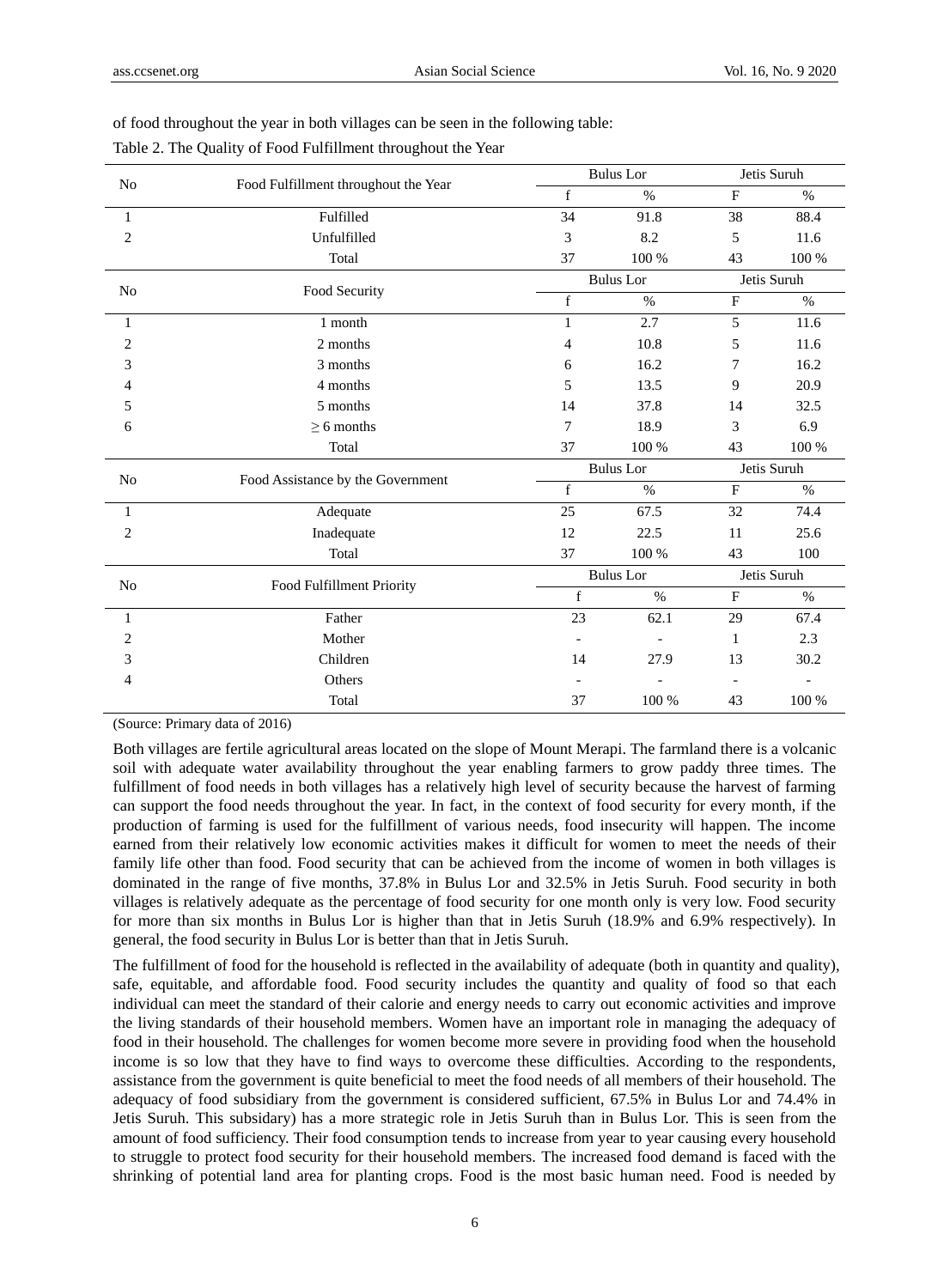humans to survive even though the food needs of every layer of society vary, especially in terms of the quality of the food consumed.

Food insecurity due to internal and external factors especially in rural households requires much attention so that the impacts can be suppressed. The fulfillment of individual food needs is related to economic, social, and cultural conditions. For the most economically vulnerable level of society, the orientation of the fulfillment of food needs is more on the efforts to overcome hunger and to survive. The food quality is not their main attention. Their life orientation is simply to prevent hunger; they have not been able to meet their daily food needs and have not had time to think about their food quality. In contrast, for those with sufficient economic support, their fulfillment of food needs has increased with the orientation of food quality. They realize that qualified food can improve their quality of life to be healthier and more productive. Better quality of life means greater opportunity to achieve better education and resources.

Food security must be faced with problems on food supply stability throughout the season, adequate food availability throughout the year, and low purchasing power. Food security for poor households in rural areas is faced with the low level of affordability so that they can afford only low-quality food. The availability of food in every household experiences dynamics in a certain period of time. The household limitation in providing food leads to the food fulfillment for household members only. When confronted with limited food availability, the fulfillment of food needs is prioritized dominantly for fathers in both villages. Such a decision is due to the fact that fathers are the breadwinners so that they are given priority to food fulfillment. The second priority is the fulfillment of food for their children. Mothers are much ruled out in term of food fulfillment priorities.

## **4. Discussion**

#### *4.1 The Role of Women in Securing Revenue Sources*

Women have a role in realizing food security in their household through various efforts. The government acts as a facilitator for the development of women's social relations such as through farmer groups, *posyandu* (health service post), and *dasa wisma* (wives association); however, in reality, the role of government in the formation of social networks is not as a facilitator but as a network creator. The government creates networks by giving assistance in the process of selling agricultural products, providing water for irrigation of rice fields, providing agricultural facilities, giving services, especially health services, and educating people on ways to improve welfare in the countryside. The government often provides training to women on how to improve the quality of the crops so that the selling price becomes higher.

Women meet the needs of food for their households through alternative subsistence by working to help meet the needs of their lives. In addition, some children are also directed to work. Besides having side jobs or jobs other than as farmers such as traders, private employees, and laborers, women borrow money from *'plecit'* banks, cooperatives, and *arisan* (a small-scale rotating savings group) and withdraw their personal savings. The development of productive economic activities in the two villages often experiences constraints of capital availability, skills acquisition, marketing, and raw material availability. Capital limitation is the main constraint of women in the two villages to be engaged in productive activities; however, women attempt to be engaged in productive economic activities even without adequate capital support. Capital is an important variable to drive the economy in rural areas, supported by farming or other than farming. In obtaining capital, women often face difficulties due to the requirements that must be met and the collateral that women do not have. Women are often entangled in high-interest loans because only in that way can they get capital. Even when women have to provide some money for urgent purposes, they are forced to take out loans at high interest. In addition to seeking loans with high interest, women are often forced to do *ijon*, i.e. selling crops long before the harvest time. Such a way makes the harvest or income of women worthless because of the low price set by the lender.

The difficulty of obtaining capital for rural businesses is the reason why women often take shortcuts by taking loans even though it is very burdensome for them to pay back the high interest rates. Capital from formal institutions such as banks requires tight requirements, making it difficult for women to obtain loans from such institutions for their productive economic activities.

| No | Sources of Capital/Finance    | Bulus Lor |  | Jetis Suruh |  |
|----|-------------------------------|-----------|--|-------------|--|
|    |                               | $\%$      |  | %           |  |
|    | <i>Plecit</i> bank/loan shark |           |  | 6.9         |  |
| ∸  | <i>ljon</i> system            | 5.4       |  | 13.8        |  |
|    | Arisan                        | 29.7      |  | 25.5        |  |

Table 3. Women's Efforts to Obtain Financial Sources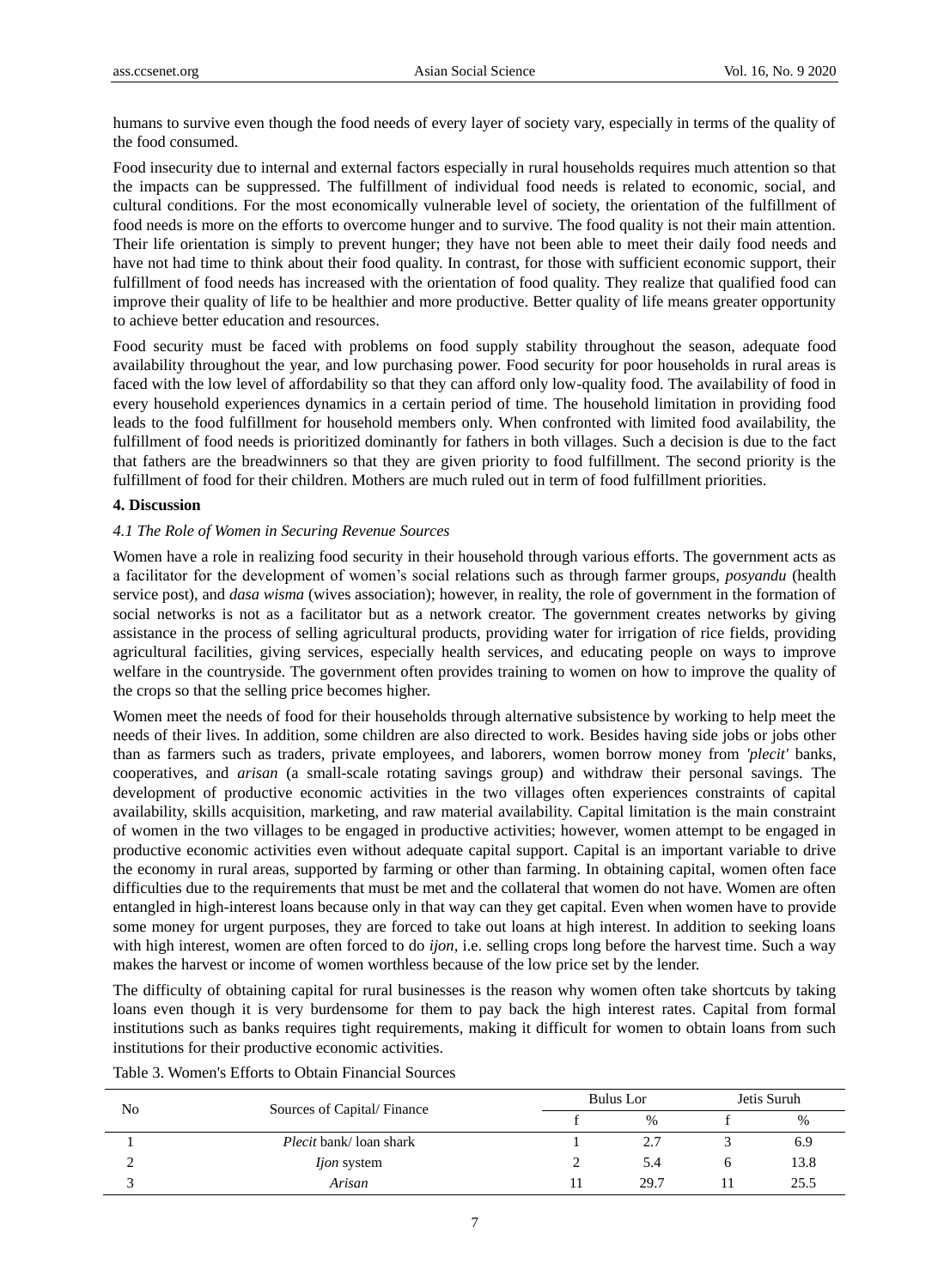|   | KUD / Cooperative                   |    | 13.5 | 13                       | 0.2  |
|---|-------------------------------------|----|------|--------------------------|------|
|   | Non-bank financial institution/ BPR |    | 18.9 |                          | 6.9  |
| 6 | Public or private bank              |    | 2.7  |                          |      |
|   | Relative/Neighbor                   | 6  | 16.2 |                          | 6.9  |
| ◠ | Pawnshop                            | 3  | 8.1  | 4                        | 9.3  |
|   | Others                              |    | 2.7  | $\overline{\phantom{0}}$ |      |
|   | Total                               | 37 | 100% | 43                       | 100% |
|   |                                     |    |      |                          |      |

(Source: Primary data of 2016)

*Arisan* is a popular capital source in both villages. Although it can only offer small amounts of capital and the members have to alternate with other members, all women benefit from it. Earning cash for business capital or for the fulfillment of needs through *ijon* system and an unofficial/loan shark institution is still the preferred choice of women in both villages. Cooperative institutions in each village also become alternatives for women to get capital. Women's access to loans from cooperatives is often marginalized because men tend to have a more open opportunity for access to cooperatives. Seeking loans to relatives or neighbors is also the choice many women make to earn capital or money for various needs.

## **5. Conclusions**

A different characteristic between the two villages, i.e. different accessibility, makes the two villages have different dynamics of economic activities. Jetis Suruh is relatively more static than the more dynamic Bulus Lor. Better accessibility to Bulus Lor gives better opportunity for the population to diversify their income sources.

The respondents are dominated by women aged between 40 to and 59. The ease of reaching the education center encourages every respondent in the study to achieve a proper education. Land ownership is relatively limited for rural areas that rely on agriculture as a pedestal income. Agricultural and trade activities are the dominant activities for women in the two villages. The households are dominated by nuclear family members consisting of husband, wife, and children. The households in both villages have a relatively small number of dependents of four to six. An awareness has grown in poor women in rural areas that having more children without having sufficient support of economic capacity will only be a burden for the households. A higher number of dependents requires a greater capital to build a better future. The intensity of poverty is more apparent in Jetis Suruh than in Bulus Lor. Compared to that in Bulus Lor, the household income in Bulus Lor is dominated by that which is earned from commercial crop farming, as well as other sources of income outside the farming business. Bulus Lor has a relatively good infrastructure rather than Jetis Suruh. Diversification of livelihood is more visible in Bulus Lor than in Jetis Suruh.

The fulfillment of individual food needs is related to economic, social, and cultural conditions. The fulfillment of food needs throughout the year in both villages indicates that most people are able to meet their food needs throughout the year. The fulfillment of food needs throughout the year in Bulus Lor is relatively better than that in Jetis Suruh. Food security that can be realized from the income of women in the two villages is mainly in the range of five months (37.8% in Bulus Lor and in 32.5% in Jetis Suruh). Food security in both villages is relatively adequate as security for one month only is very low. Food security for more than six months in Bulus Lor (18.9%) is higher than that in Jetis Suruh (6.9%). In general, food security in Bulus Lor is better than that in Jetis Suruh.

Food security includes the quantity and quality of food so that each individual can meet the standard of his/her calorie and energy needs to carry out economic activities and improve the living standards of his/her household members. Food assistance subsidiary from the government has a more strategic role in Jetis Suruh than in Bulus Lor viewed from the food sufficiency level.

The availability of food in every household experiences the dynamics in a certain period of time. The household limitation in providing food leads to the food fulfillment for the prioritized household members. in both villages When confronted with limited food availability, the fulfillment of food needs is prioritized dominantly for fathers in both villages. Such a decision is due to the fact that fathers are the breadwinners of the families so that they are given the priority to food fulfillment. The second priority is the fulfillment of food for children. Mothers are much ruled out in term of food fulfillment priorities.

#### **Acknowledgments**

Thank you to all the Donoharjo Village and Candibinangun Village people who have taken the time to do the research and assistants who assist with data collection so that this article can be finished.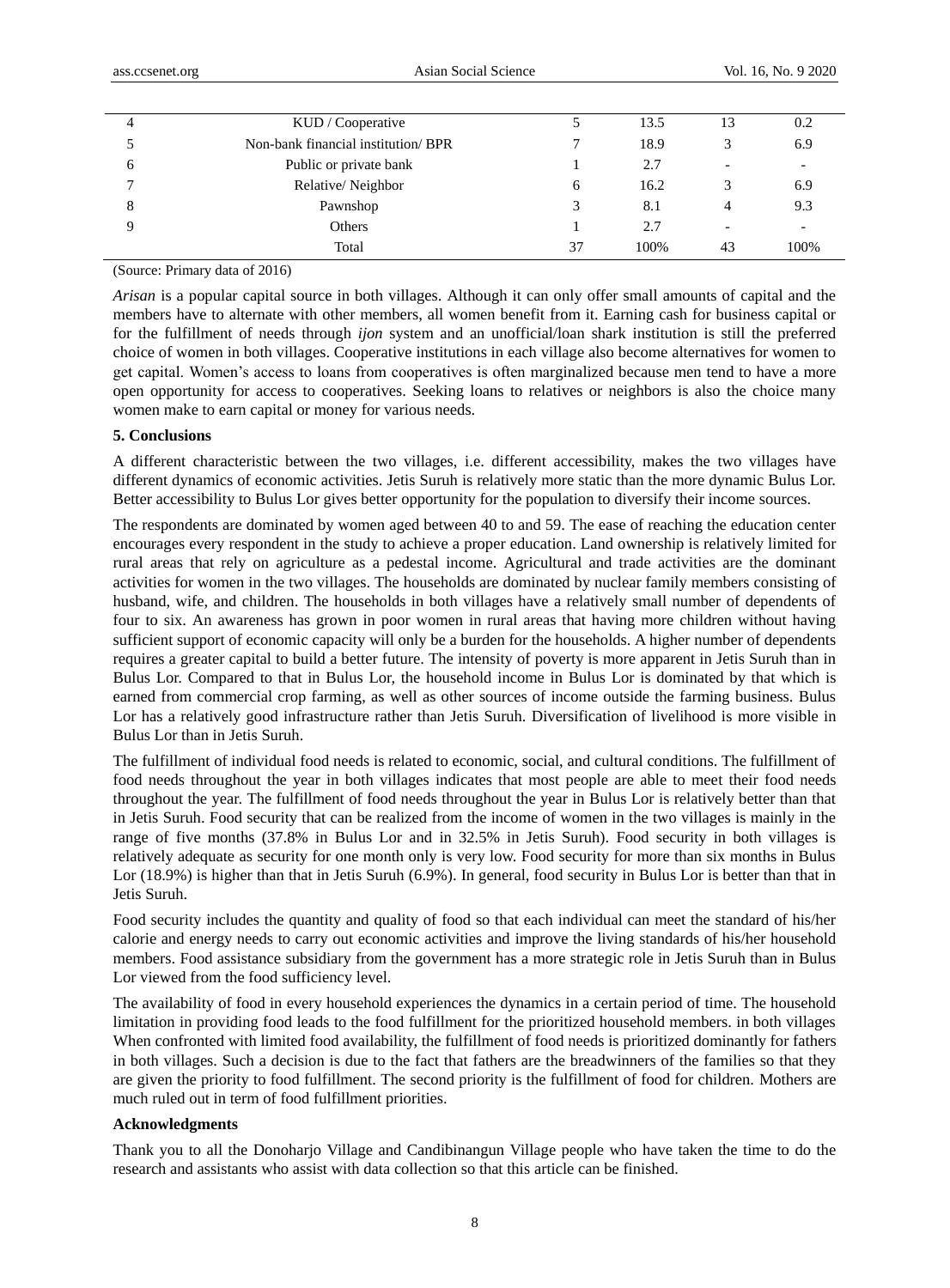## **References**

Badan Nasional Penanggulangan Bencana (BNPB). (2010).

- Badan Pusat Statistik (BPS). (2019). *Kabupaten Boyolali dalam Angka tahun 201*8. Boyolali: BPS.
- Badan Pusat Statistik (BPS). (2019). *Kabupaten Klaten dalam Angka tahun 2018*. Klaten: BPS.
- Badan Pusat Statistik (BPS). (2019). *Kabupaten Magelang dalam Angka tahun 2018*. Magelang: BPS.
- Badan Pusat Statistik (BPS). (2019). *Kabupaten Sleman dalam Angka tahun 2018*. Sleman: BPS.
- Baliwati, Y. F., Khomsan, A., & Dwiriani, C. M. (2004). *Pengantar Pangan dan Gizi*. Jakarta: Penebar Swadaya.
- Chamber, R., & Conway, G. (1992). *Sustainable Livelihoods: Practical Concept for The 21 st Century.* IDS Discussion Paper 296, Institute For Development Studies, Sussex.
- Choudhary, N., & Parthasarathy, D. (2007). Gender, Work and Household Food Security. *Economic and Political Weekly, 42*(6), 523-531.
- Deptan Republik Indonesia. (2006). *Kebijakan Umum Ketahanan Pangan 2006-2009.* Jakarta: Dewan Ketahanan Pangan Departemen Pertanian RI.
- Elaine, M. P. (2008) Conceptualizing Food Security for Aboriginal People in Canada. *Canadian Journal of Public Health, 99*(2), 95-97. Canadian Public Health Association. https://doi.org/10.1007/BF03405452
- Food and Agriculture Organization. (2004). *FAO Statistics.* Food and Agriculture Organization of the United Nations, Statistic Division, Socio-Economic Statistics and Analysis Service. Retrieved from http://www.FAO.Org/faostat/Food Security/MDG/EN/Pakistane.Pdf
- Food and Agriculture Organization. (2004). *The state of food insecurity in the world: Monitoring progress towards the world food summit and Millenuim Development Goals.* Rome F.A.O.
- Gertisser, R., Charbonnier, S. J., Keller, J., & Quidelleur, X. (2012). The geological evolution of Merapi vulcano, Central Java, Indonesia. *Bull Volcanol, 74,* 1213-1233. https://doi.org/10.1007/s00445-012-0591-3
- Lingam, L. (2006). Gender, Households and Poverty: Tracking Mediations of Macro Adjustment Programmes. *Economic and Political Weekly, 41*(20), 1989-1998. Published by: Economic and Political Weekly.
- Ndhleve, S. L. M., & Zhou, L. (2012). Household food security in a coastal rural community of South Africa: Status, causes and coping strategies. *Journal of Agricultural Biotechnology and Sustainable Development 4*(5), 68-74. https://doi.org/10.5897/JABSD12.040
- Quisumbing, A. R., Brown, L. R., Feldstein, H. S., Haddad, L., & Pena, C. (1996). Women: The key to food security. *Food and Nutrition Beulletin, 10*(1). https://doi.org/10.1177/156482659601700116
- Rachman, H. P. S., & Ariani, M. (2002). Ketahanan Pangan: Konsep, Pengukuran, Dan Strategi. *FAE, 20*(1), 12-24. https://doi.org/10.21082/fae.v20n1.2002.12-24
- Rao, N. (2005). Gender Equality, Land Rights and Household Food Security: Discussion of Rice Farming Systems. *Economic and Political Weekly, 40*(25), 2513-2521. Published by: Economic and Political Weekly.
- Robson, C. (1993). *Real World Research.* Oxford: A Resource for Social Scientists and Practitioner Researchers. Blackwell Publishers Inc.
- Roosganda, E. (2007). Peran Ganda Wanita Tani dalam Mencapai Ketahanan Pangan Rumahtangga di Pedesaan. *Forum Penelitian Agro Ekonomi, 25*(2), 126-135.
- Sidh, N. S., & Basu, S. (2011). Women's Contribution to Household Food and Economic Security: A Study in the Garhwal Himalayas, India. *Mountain Research and Development, 31*(2), 102-111. International Mountain Society. https://doi.org/10.1659/MRD-JOURNAL-D-10-00010.1
- Susan, L. C., & Finch, C. (2008). Temporal and Spatial Changes in Social Vulnerability to Natural Hazards. *Proceedings of the National Academy of Sciences of the United States of America, 105*(7), 2301-2306. National Academy of Sciences. https://doi.org/10.1073/pnas.0710375105
- Suharto, E. (2002). Coping Strategies Dan Keberfungsian Sosial: Mengembangkan Pendekatan Pekerjaan Sosial Dalam Mengkaji Dan Menangani Kemiskinan. *Bahan seminar di Institut Pertanian Bogor*. Di akses pada tanggal 5 Juni 2016,di www.policy.hu.
- Teeje, J. (2014). Contribution of peasant migration to household food security: A case study of kidea village of kigoma rural district, tanzania. *European Scientific Journal, 2.*